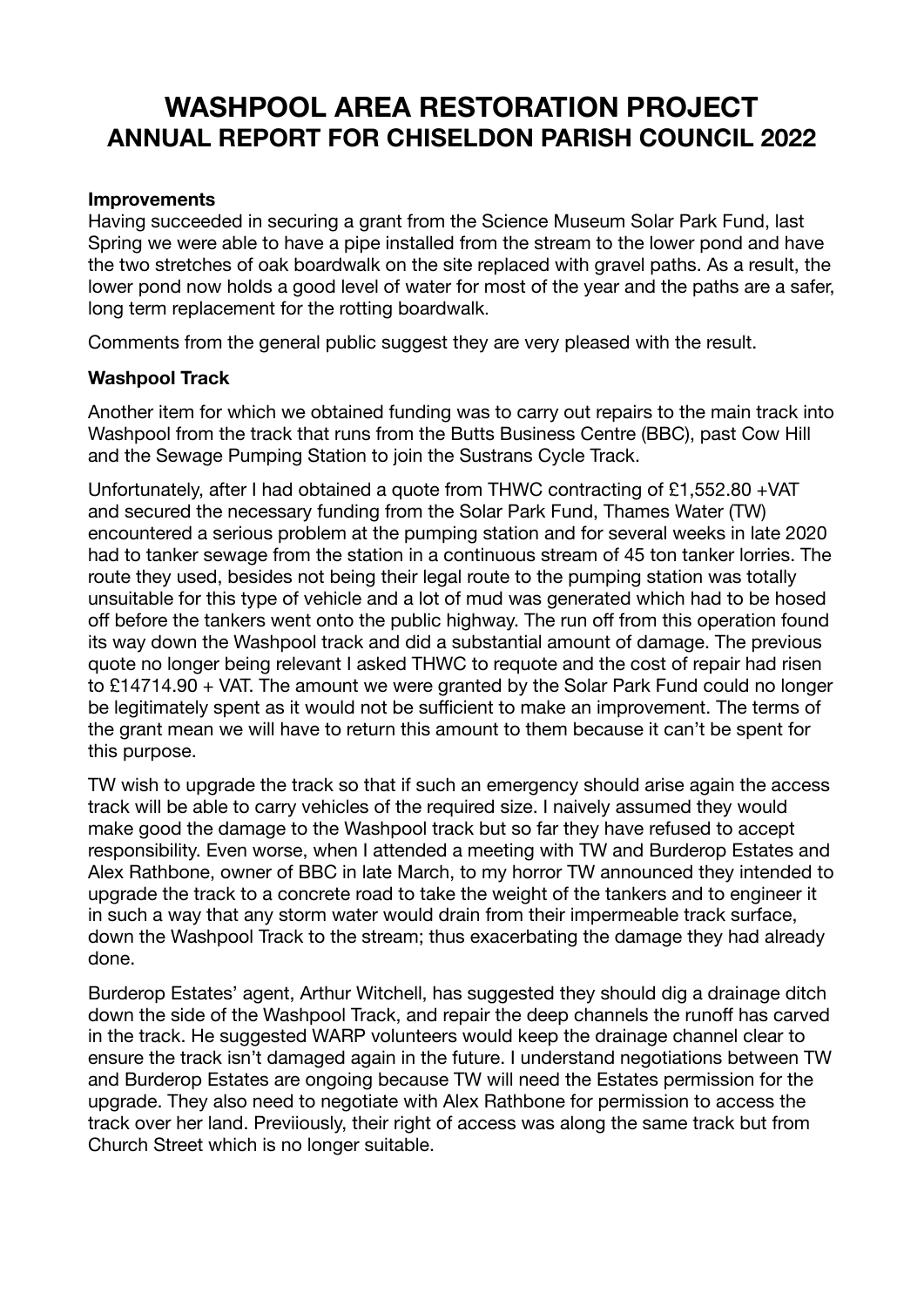# **Ash Tree**

Sadly last July a mature ash tree growing on the hillside which we know had been a roost for bats, split and shed a large portion of trunk across the track. The tree turned out to be a victim of ash dieback and the remaining section was in a dangerous state and needed to be made safe. Also the fallen portion was on a steep slope and could have fallen further. Burderop Estates cleared the part of the tree that was blocking the track and we are grateful to the Parish Council for their help in paying for the tree surgeon to make the rest of the tree safe.

# **Tree Planting**

Having lost such a large tree and it being the year of the Queen's Platinum Jubilee we would like to plant an elm tree on the hillside. Elm trees were once a common sight in the English countryside, as depicted in John Constable's paintings until they were pretty much wiped out by Dutch Elm Disease. There are now disease resistance strains and we would like to contribute to this iconic tree's return.

We understand the Parish Council and other groups also plan Jubilee tree planting and it occurred to us that it would be good to co-ordinate these tree planting ceremonies in some way.

# **Volunteer Days**

This year, as pandemic restrictions have eased we have been able to re-start our regular Volunteer Days and so far these have been really well attended. One small positive effect of the Covid lockdowns has perhaps been that people have more appreciation for what is on their doorstep and are keen to help look after it. Several new volunteers have become regular attendees which is very welcome.

## **Hedgelaying**

One task which we have completed with our volunteers is the laying of the hedge to the right of the small sheep gate at the top of the site. We began clearing this hedge prior to the pandemic so it has been a long haul. We normally complete a hedge a season. To date, this is the toughest hedgelaying task we have attempted as it consisted of some fairly large trunks to cut through and it was on top of a bank.

## **Contingency Finances**

We are getting quite short of contingency funds. We have been very fortunate over the years in attracting donations from people who wish to thank us for what we do and we are always very grateful for this. Sadly, fund raising takes time and energy and our small management team already expend a lot of effort administering the project and working on the site.

A few years ago we set up a 'Friends of the Washpool' organisation where we asked people for annual subscriptions in return for newsletters and a special annual event. This was an early victim of the first lockdown when the annual event planned had to be cancelled. We urgently need to revive this scheme.

## **Site Extension**

Having established that the Parish Council is happy to consider extending the lease of the site with Burderop Estates to include land further downstream we are currently looking to draw up a management plan to share with interested parties.